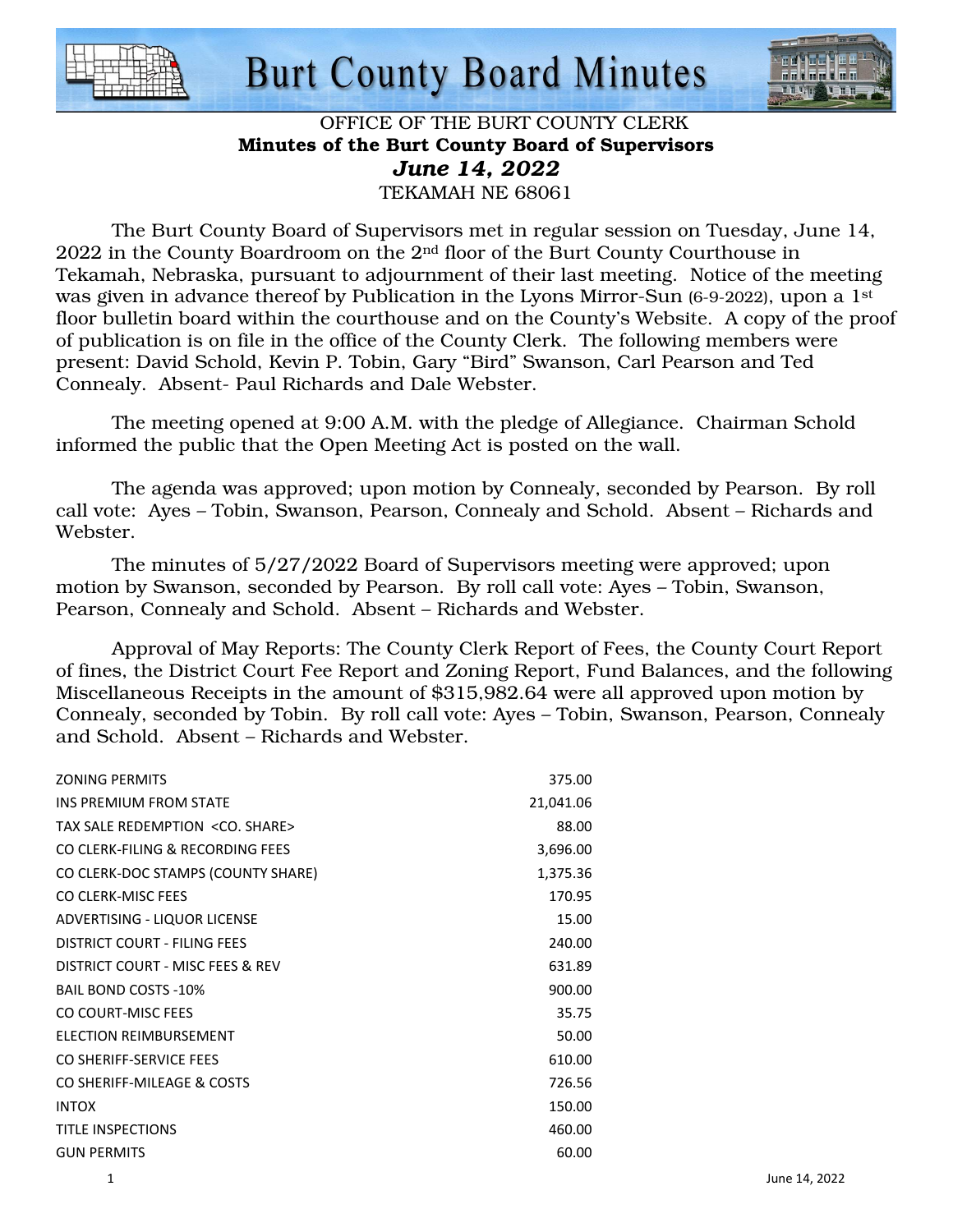

# **Burt County Board Minutes**



| <b>FINGER PRINT</b>                                       | 40.00      |
|-----------------------------------------------------------|------------|
| CO ATTY - CHECK COLLECTION                                | 20.00      |
| <b>INTEREST ON INVESTMENTS</b>                            | 3,784.99   |
| MISC REVENUE (BENEFITS PAYMENT)                           | 883.77     |
| ROAD: HIGHWAY/STREET ALLOCATION                           | 104,254.75 |
| DECATUR TWP -BLADING July 2021 - March 2022               | 18,318.95  |
| <b>SALE OF STEEL</b>                                      | 1,125.40   |
| <b>LODGING TAX</b>                                        | 658.23     |
| ROD-PRESERVATION & MODERNIZATION                          | 618.00     |
| <b>STOP</b>                                               | 150.00     |
| INHERITANCE TAX & INTEREST-Thomas S. Morrow/Walter Morrow | 3,775.44   |
| <b>INHERITANCE TAX - Eleanor Stahl</b>                    | 19,741.63  |
| INHERITANCE TAX - Rojane R. Linder                        | 5,862.65   |
| <b>COUNTY 911 SURCHARGE</b>                               | 272.00     |
| 911 WIRELESS SERVICE FUND                                 | 9,326.14   |
| <b>LIQUOR LICENSE</b>                                     | 250.00     |
| FINES & LICENSE - COUNTY COURT REGULAR FINES              | 2,459.00   |
| FINES & LICENSE - COUNTY COURT BOND FORFEITURES           | 310.00     |
| <b>DECATUR FIRE - GENERAL</b>                             | 1,499.33   |
| <b>DECATUR FIRE - BOND</b>                                | 790.59     |
| LYONS FIRE - GENERAL                                      | 2,106.38   |
| <b>LYONS FIRE -BOND</b>                                   | 238.44     |
| <b>OAKLAND FIRE - GENERAL</b>                             | 3,900.71   |
| <b>HOMESTEAD ALLOCATION</b>                               | 66,135.89  |
| <b>TAX SALE REDEMPTION</b>                                | 6,512.28   |
| <b>MFO FROM STATE</b>                                     | 32,322.50  |

## Employee Handbook Update:

Board members Pearson and Connealy made motions to approve the final language for the updated Employee Handbook (dated June 2022). The handbook was adopted By Roll Call Vote: Ayes - Tobin, Swanson, Pearson, Connealy and Schold. Absent – Richards and Webster. Nays -none.

## ZONING -Public Hearing for Final recommendations for Burt County Zoning Regulations Section IV - DISTRICTS & INTERPRETATION OF DISTRICTS BOUNDARIES and Section V - CONDITIONAL USES, PROCEDURES AND STANDARDS; and b) Updates to Burt County Zoning Regulation Book -Section 6.01 Radio, Television, and Wireless Communication Tower Section:

Chairman Schold opened a Public Hearing at 9:20 a.m. to take public comments on Burt County Zoning Regulations, Section IV & V and Section 6.01. Chytka reviewed the recommended changes and confirmed that the Burt County Planning Commission had held a public hearing and approved the sections at their meeting. The public hearing was closed at 9:23 a.m.; Connealy made a motion to adopt Resolution 2022-09 with Exhibit A, Pearson seconded. Motion passed By Roll Call Vote: Ayes – Tobin, Swanson, Pearson, Connealy and Schold. Absent – Richards and Webster. Nays- none. Resolution #2022-09 was signed.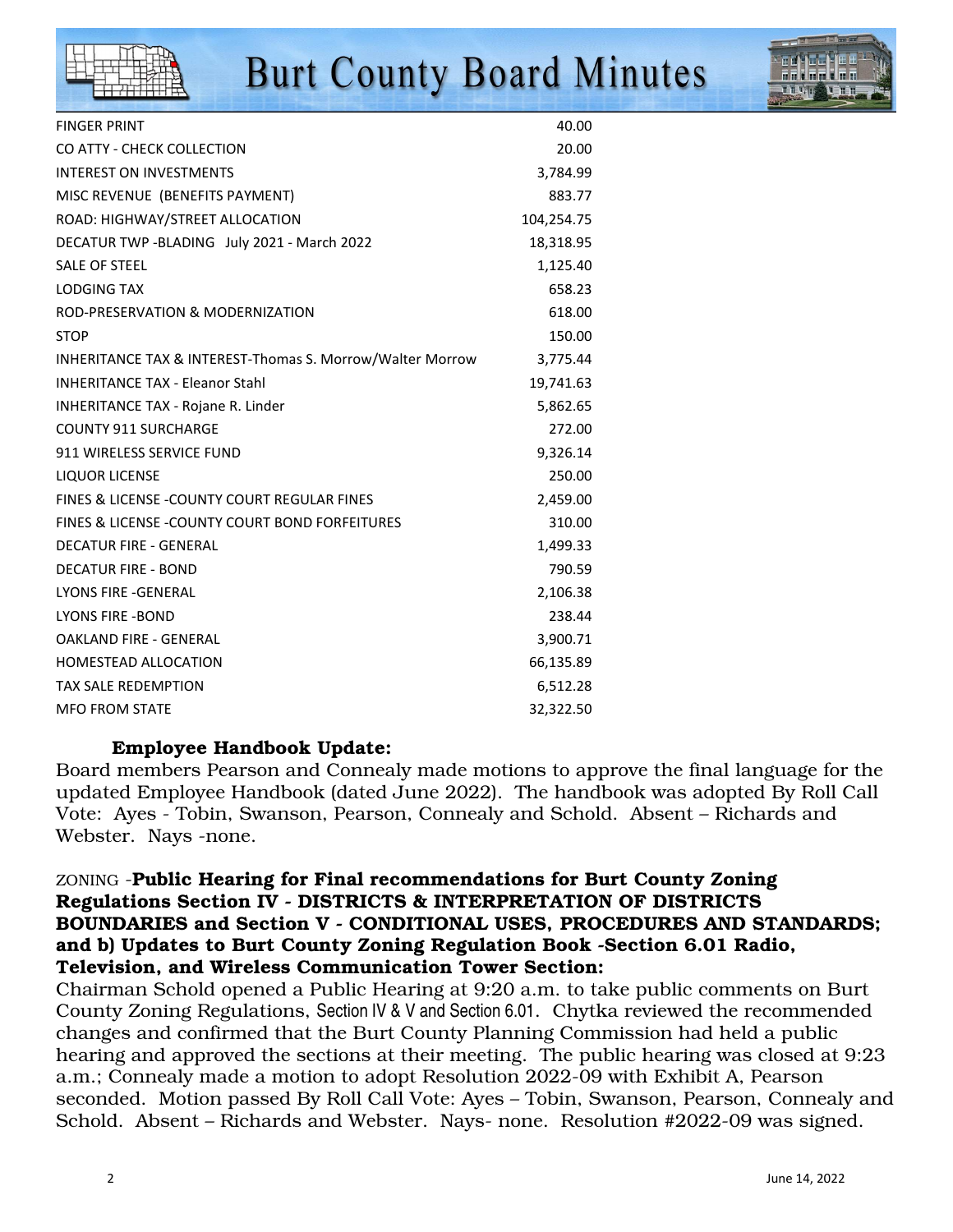



## **RESOLUTION #2022-09**

WHEREAS, on June 13<sup>th</sup>, 2022, the Planning Commission of Burt County, Nebraska did hold a public hearing for updates made to Articles IV- DISTRICTS & INTERPRETATION OF DISTRICTS BOUNDARIES and Section V - CONDITIONAL USES, PROCEDURES AND STANDARDS; and b) Updates to Burt County Zoning Regulation Book - Section 6.01 Radio, Television, and Wireless Communication Tower Section, in the Burt County Zoning Regulations.

AND WHEREAS, the Burt County Board of Supervisors held a public hearing on June 14<sup>th</sup>, 2022 to consider the updates made to Articles IV- DISTRICTS & INTERPRETATION OF DISTRICTS BOUNDARIES and Section V - CONDITIONAL USES, PROCEDURES AND STANDARDS; and b) Updates to Burt County Zoning Regulation Book - Section 6.01 Radio, Television, and Wireless Communication Tower Section, in the Burt County Zoning Regulations.

NOW THEREFORE BE IT RESOLVED, by the Burt County Board of Supervisors that

- 1. The public hearing had advanced notice as required by Nebraska law and conformed with the Nebraska Opens Meeting Act, and Section 9.01-Amendments of the Burt County Zoning Regulations and,
- 2. Upon consideration of all matters presented to the Board, the Board of Supervisors did vote to amend the Burt County Zoning Regulations relating to Articles IV- DISTRICTS & INTERPRETATION OF DISTRICTS BOUNDARIES and Section V - CONDITIONAL USES, PROCEDURES AND STANDARDS; and b) Updates to Burt County Zoning Regulation Book -Section 6.01 Radio, Television, and Wireless Communication Tower Section, in the Burt County Zoning Regulations, and,
- 3. A copy of the amended regulation is attached hereto as Exhibit "A" and incorporated herein by reference, and,
- 4. This resolution shall be in full force and effect from and after its passage.

DATED this 14th day of June 2022 at Tekamah, Nebraska.

| Sarah J. Freidel  | David Schold, Chairman                  |
|-------------------|-----------------------------------------|
| Burt County Clerk | <b>Burt County Board of Supervisors</b> |

## Designation of Vendor for LB644 Joint Hearing Postcard Printing:

Upon motion by Connealy, seconded by Tobin, the Board approved designation of STATE PRINT SHOP as the vendor for the printing of the LB644 joint hearing postcards (if/when necessary for FY 2022-23 Budget cycle). Approved By roll call vote: Ayes -Tobin, Swanson, Pearson, Connealy and Schold. Absent – Richards and Webster. Nays- none.

The board reviewed dates for 2022 Protests and FY 2022-2023 Budget: Budgets: July 12 – dept. head requests Protests: July 13 – hearings, July 14 – hearings (cont. if need) July 28 – 1st round July 22 – Protest decisions Sept – adopt FY 22-23 budget

## Board of Equalization

Connealy moved the Board recess at 9:30 AM for *Board of Equalization*, Swanson seconded. The Burt County Board of Supervisors reconvened at 9:50 AM upon motion by Pearson, seconded by Tobin. *See separate BOE minutes.*